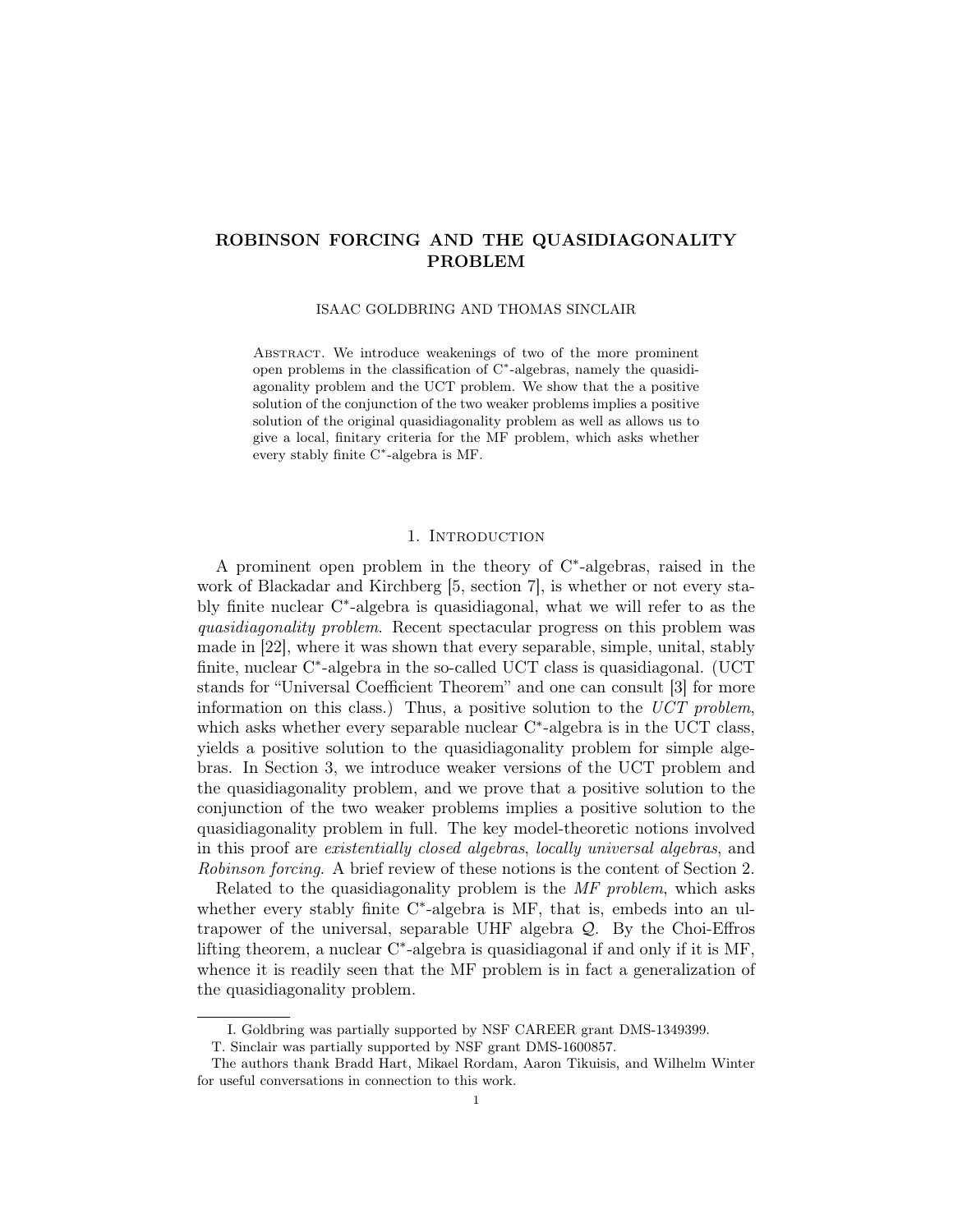In [15], the current set of authors considered a problem of a similar nature to the MF problem, namely the *Kirchberg embedding problem*, which asks whether every C<sup>\*</sup>-algebra embeds into an ultrapower of the Cuntz algebra  $\mathcal{O}_2$ . Using Robinson forcing, the authors were able to give a local, finitary reformulation of the Kirchberg embedding problem, namely that every C<sup>\*</sup>-algebra has *good nuclear witnesses* (see Definition 10 below or [15, Definition 3.6]). It is reasonable to wonder whether or not a stably finite version of the above local criteria would similarly provide a reformulation of the MF problem. In Section 3, we prove, once again assuming that both weak problems have positive solutions, that this is indeed the case, namely that the MF problem is equivalent to the problem of whether every stably finite C<sup>\*</sup>-algebra has good stably finite nuclear witnesses.

In  $[15]$ , the authors proved that the only possible nuclear  $C^*$ -algebra that is existentially closed amongst all C<sup>\*</sup>-algebras is  $\mathcal{O}_2$  (and this is the case if and only if the Kirchberg embedding problem has a positive answer). It is natural to wonder whether or not the corresponding statement is true in the stably finite situation, namely whether or not  $\mathcal Q$  is the only possible nuclear stably finite C<sup>\*</sup>-algebra that is existentially closed amongst all stably finite C<sup>\*</sup>-algebras. In Section 4, we make some progress on this question by proving that a simple, nuclear stably finite C<sup>\*</sup>-algebra in the UCT class that is existentially closed amongst all stably finite C<sup>\*</sup>-algebras is AF. Central to this result is the study of existentially closed subalgebras of  $II_1$  factors, which is an interesting topic in its own right. We also point out how these techniques also give some insight into the AF-embedding problem, which asks whether every stably finite nuclear C\*-algebra embeds into an AF algebra [5, Question 7.3.3].

The *trace problem* asks whether every stably finite  $C^*$ -algebra has a trace. (We were unable to find a precise name for this problem in the literature so we have chosen to give it this ad hoc name here.) Since MF algebras have a trace, a positive solution to the MF problem implies a positive solution to the trace problem. Thus, assuming the aforementioned weak problems have a positive solution, the existence of good stably finite nuclear witnesses implies that every stably finite C ∗ -algebra has a trace. In Section 5, by adapting work of Haagerup from [17], we show directly, without any further assumptions, that the existence of good stably finite nuclear witnesses implies that every stably finite C<sup>\*</sup>-algebra has a trace. We also show that a quasitracial version of the notion of good stably finite nuclear witnesses yields a sufficient local condition for a positive solution of a question of Kaplansky, namely whether or not every quasitrace on a C<sup>\*</sup>-algebra is actually a trace.

In order to keep this note fairly short, we make no attempt to keep the note self-contained. A nice recent survey giving details on the context of this note is [24]. We also assume that the reader has seen model-theoretic methods as applied to C<sup>\*</sup>-algebras. The monograph [13] has become the canonical reference; one can also consult our earlier paper [15].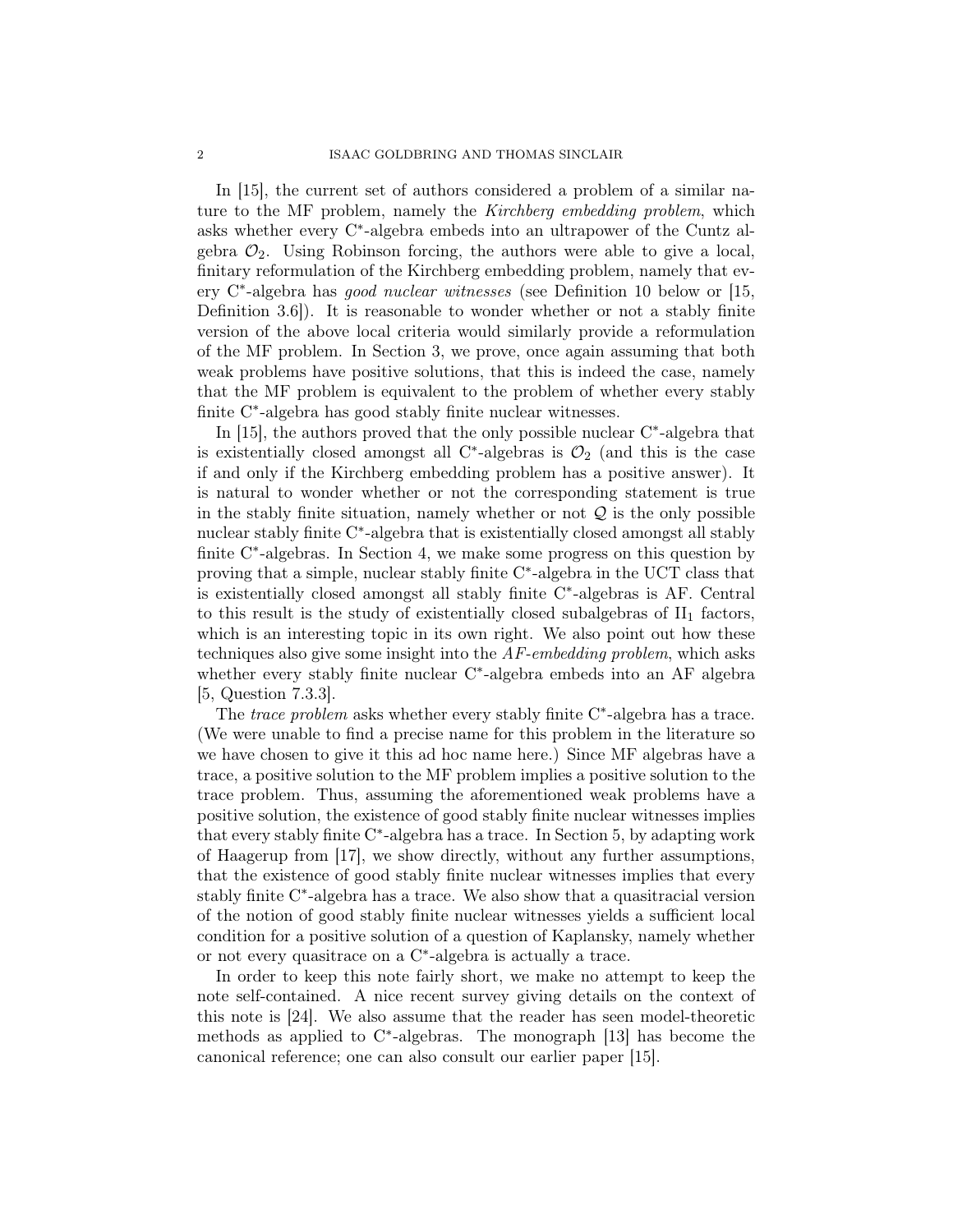Let us conclude this section by introducting some notation. We let  $S\mathcal{F}$ denote the class of separable, stably finite, unital C<sup>\*</sup>-algebras. We let  $\mathcal{SF}_n$ (resp.  $S\mathcal{F}_{\text{ns}}$ ) denote the subclass of  $S\mathcal{F}$  consisting of the nuclear (resp. simple, nuclear) algebras. To apply model-theoretic methods, it is important to note that  $\mathcal{SF}$  consists of the separable models of a universal theory of  $C^*$ algebras, whilst the classes  $S\mathcal{F}_n$  and  $S\mathcal{F}_{ns}$  are classes definable by uniform families of existential formulae (in the lingo from [13]).

We use  $\omega$  to denote an arbitrary nonprincipal ultrafilter on  $\mathbb{N}$ ; given a family  $(A_n)$  of C<sup>\*</sup>-algebras indexed by N, we write  $\prod_{\omega} A_n$  for the corresponding ultraproduct and  $A^{\omega}$  in case  $A_n = A$  for each n.

Finally, as usual ⊗ with no further decoration denotes the minimal tensor product in the category of C<sup>∗</sup> -algebras, operator systems, or operator spaces.

#### 2. Existentially closed and locally universal algebras

Recall that if  $\theta : A \to B$  is a (unital) embedding between (unital) C<sup>\*</sup>algebras, then  $\theta$  is said to be *existential* if, for any quantifier-free formula  $\phi(x, y)$  in the language of (unital) C<sup>\*</sup>-algebras and any tuple a from A, we have

$$
\inf_{b \in A_1} \phi(a, b) = \inf_{b \in B_1} \phi(\theta(a), b).
$$

If A is a subalgebra of B and the inclusion map is existential, we say that A is existentially closed in B. If A is existentially closed in all extensions belonging to a particular class of C<sup>\*</sup>-algebras (e.g., the class of all stably finite  $C^*$ -algebras), then we say that  $A$  is existentially closed for that class.

The key tool used throughout this paper is the construction of algebras using Robinson forcing. The details behind Robinson forcing (especially in the continuous case) can be quite cumbersome and we refer the interested reader to [2], [11], and [15, Appendix A] for complete treatments. The main idea behind Robinson forcing is that one constructs separable algebras by specifying the operator norms of \*-polynomial combinations of a distinguished countable dense set in a Baire category style fashion that allows one to construct these algebras "slowly." For particularly nice classes, we can ensure that the "generic" algebra thus constructed has various desirable properties (e.g. nuclearity, simplicity, etc...) and is also existentially closed.

Before continuing further, we offer a perspective on existential embeddings which may seem more familiar to readers with a background in classification theory. Let  $\theta: A \to B$  be an embedding of C<sup>\*</sup>-algebras. We say that  $\theta$  is approximately split injective if there exists a directed set I, an ultrafilter  $U$ on I, and an embedding  $\sigma: B \to A^{\mathcal{U}}$  such that  $\sigma \circ \theta: A \to A^{\mathcal{U}}$  equals the diagonal embedding of A into  $A^{\mathcal{U}}$ . Note that if B is separable, then one may take  $U$  to be a nonprincipal ultrafilter on the natural numbers. This notion was isolated and systematically studied in the context of C<sup>∗</sup>-algebras by Barlak and Szabo [1] (not quite in the formulation given and with a different name), though it implicitly appears in the work of Gardella [14] and the authors [15]. Similar notions appear even earlier, e.g., [5, Definition 7.1.5].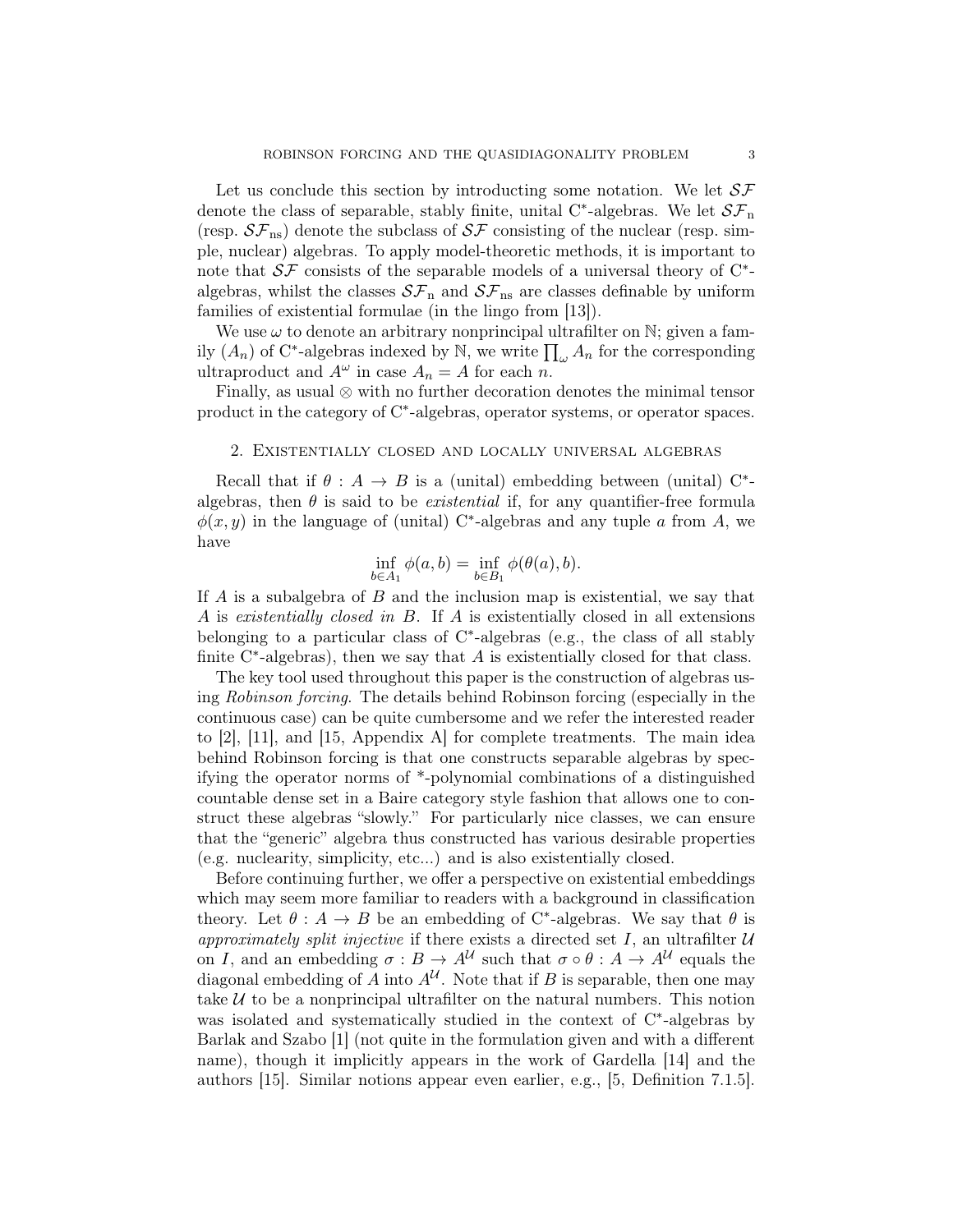It turns out that a  $*$ -embedding  $\theta : A \to B$  is approximately split injective if and only if  $\theta$  is positively existential [15, p. 170]. (See [1, Theorem 4.19] for one direction: the full equivalence in the category of operator systems is implicit in [15, section 2.4] and [16, section 5].) Being positively existential is strictly weaker than being existential. However, one can easily check that all formulae referred to in this note are positive, whence the reader is free to replace "existential" with "approximately split injective" with little loss of essential meaning. Note also that when we say that a map between C<sup>\*</sup>algebras is positively existential, we always mean this in the model-theoretic sense (as opposed to the map being existential and also a positive map between C<sup>\*</sup>-algebras).

Suppose that  $K$  is a class of separable, unital C<sup>\*</sup>-algebras. We say that  $A \in \mathcal{K}$  is locally universal for K if every element of K unitally embeds into an ultrapower of A. Thus, the QD problem (resp. MF problem) asks whether or not Q is locally universal for  $\mathcal{SF}_n$  (resp.  $\mathcal{SF}$ ).

The following lemma is well-known and straightforward. It is also implicitly used in [13, Section 6.5].

**Lemma 1.** Suppose that  $A \in \mathcal{K}$  is existentially closed for  $\mathcal{K}$ . Then the following are equivalent;

- (1) A is locally universal for  $\mathcal{K}$ ;
- (2) K has the joint embedding property: for every  $B, C \in \mathcal{K}$ , there is  $D \in \mathcal{K}$  and unital embeddings of B and C into D.
- (3) for every  $B \in \mathcal{K}$ , there is  $D \in \mathcal{K}$  and unital embeddings of A and B into D.

One can apply the previous lemma to the case  $\mathcal{K} = S\mathcal{F}_{\text{ns}}$ . Indeed,  $S\mathcal{F}_{\text{ns}}$ has an existentially closed element (see [13]). Moreover, the tensor product of two elements of  $S\mathcal{F}_{\text{ns}}$  belongs to  $S\mathcal{F}_{\text{ns}}$  again by a result of Haagerup [17]. Consequently,  $S\mathcal{F}_{\text{ns}}$  has a locally universal element.

However, the situation with the class  $\mathcal{SF}$  (or  $\mathcal{SF}_n$ ) seems to be somewhat more nebulous. Indeed, whilst  $S\mathcal{F}$  also admits an existentially closed element, the following question seems to be open:

## **Question 2.** Does the class  $SF$  (or  $SF_n$ ) have the joint embedding property?

Thus, at the moment, it is unclear whether or not there is any locally universal stably finite (nuclear) C<sup>\*</sup>-algebra!

One approach to Question 2 might be to show that the minimal tensor product of two elements of  $S\mathcal{F}$  is once again an element of  $S\mathcal{F}$ . However, in the case both are simple this statement is equivalent to a positive solution to the trace problem again by a result of Haagerup (Fact 25 below). In fact, the following weaker question still seems to be open:

Question 3. Suppose that  $A \in \mathcal{SF}_n$  and  $B \in \mathcal{SF}$ . Is  $A \otimes B \in \mathcal{SF}$ ?

For our purposes below, the following related lemma will prove useful.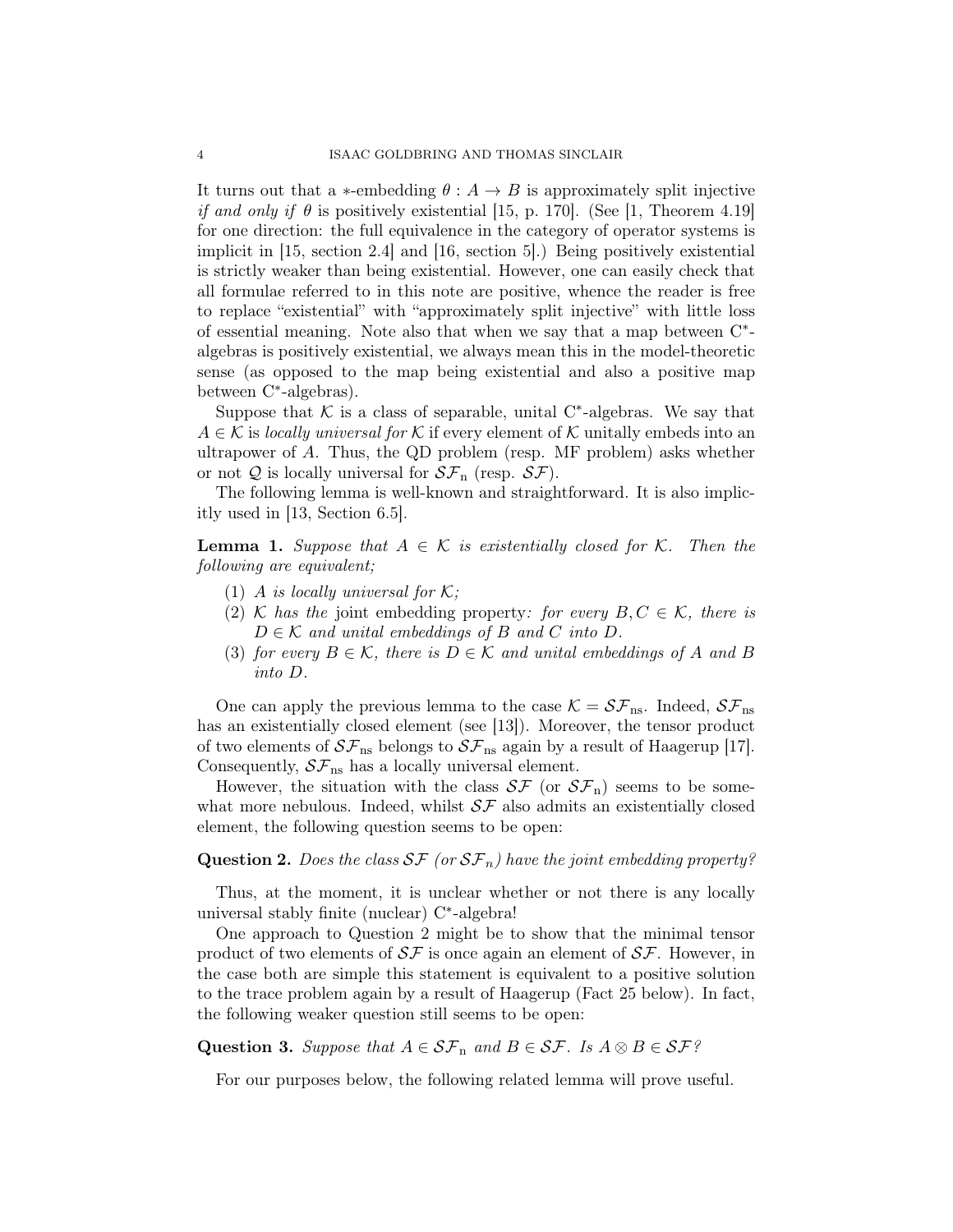**Lemma 4.** Suppose that  $A, B \in SF$  and  $A$  is QD. Then  $A \otimes B$  is stably finite.

*Proof.* Suppose  $A \otimes B$  is not stably finite. It follows that there exists  $v \in$  $M_k(A \otimes B)$  such that  $v^*v = 1$  and  $||vv^* - 1|| = 1$ . There is thus a u.c.p. map  $\phi: A \to M_n$  such that for  $\theta := \phi_k \otimes id_B$  we have that  $\theta(v) \in M_{kn}(B)$  satisfies  $\|\theta(v)^*\theta(v)-1\| < 1/4$  and  $\|\theta(v)\theta(v)^*-1\| > 3/4$ . By functional calculus, there is  $w \in M_{kn}(B)$  such that  $w^*w = 1$  and  $ww^* \neq 1$ , contradicting that B is stably finite.  $\Box$ 

Note also that, by Lemma 4, we see that if the quasidiagonality problem has a positive solution, then Question 3 has a positive answer.

#### 3. The Quasidiagonality Problem

We start this section by defining the aforementioned weakening of the UCT problem.

**Definition 5.** The weak UCT problem is the statement that every element of  $S\mathcal{F}_n$  is contained in an element of  $S\mathcal{F}_n$  that belongs to the UCT class.

**Definition 6.** The weak quasidiagonality problem is the statement that there is a simple locally universal element of  $\mathcal{SF}_n$ .

Note that in the statement of the weak quasidiagonality problem, we really do need to use an ultrapower of  $B$  as there are stably finite, (nuclear) unital C ∗ -algebras that are not contained in a simple, stably finite, (nuclear) unital C ∗ -algebra.

Here is the main result of this section.

Theorem 7. Suppose that both the weak UCT problem and weak quasidiagonality problem have positive solutions. Then the quasidiagonality problem has a positive solution.

*Proof.* By Lemmas 1 and 4, it is enough to prove that there exists  $A \in$  $S\mathcal{F}_n$  that is existentially closed for  $S\mathcal{F}_n$  and quasidiagonal. The version of the Omitting Types theorem via Robinson forcing (see [2, Corollary 4.7]), together with the assumption that the weak quasidiagonality problem has a positive answer and the fact that simplicity is definable by a uniform family of existential formulae (see [13, Theorem  $5.7.3(6)$ ]), allows us to construct a separable algebra A that is simple and "finitely generic" for  $\mathcal{SF}_n$ . (Finitely generic simply means that the structure is obtained from finite forcing as opposed to infinite forcing.) The discussion in [15, Appendix A] shows that if  $S\mathcal{F}_n$  were the class of models of an  $\forall \exists$ -theory, then structures that are finitely generic for  $S\mathcal{F}_n$  belong to  $S\mathcal{F}_n$  and are existentially closed for  $S\mathcal{F}_n$ . In our case,  $S\mathcal{F}_n$  is not the class of models of an  $\forall \exists$ -theory, but rather is a class of structures definable by a uniform family of existential formulae. It is readily verified that the proof given in [15, Appendix A] goes through in this setting as well (see also  $[11,$  Corollary  $[4.6]$ ), whence the separable,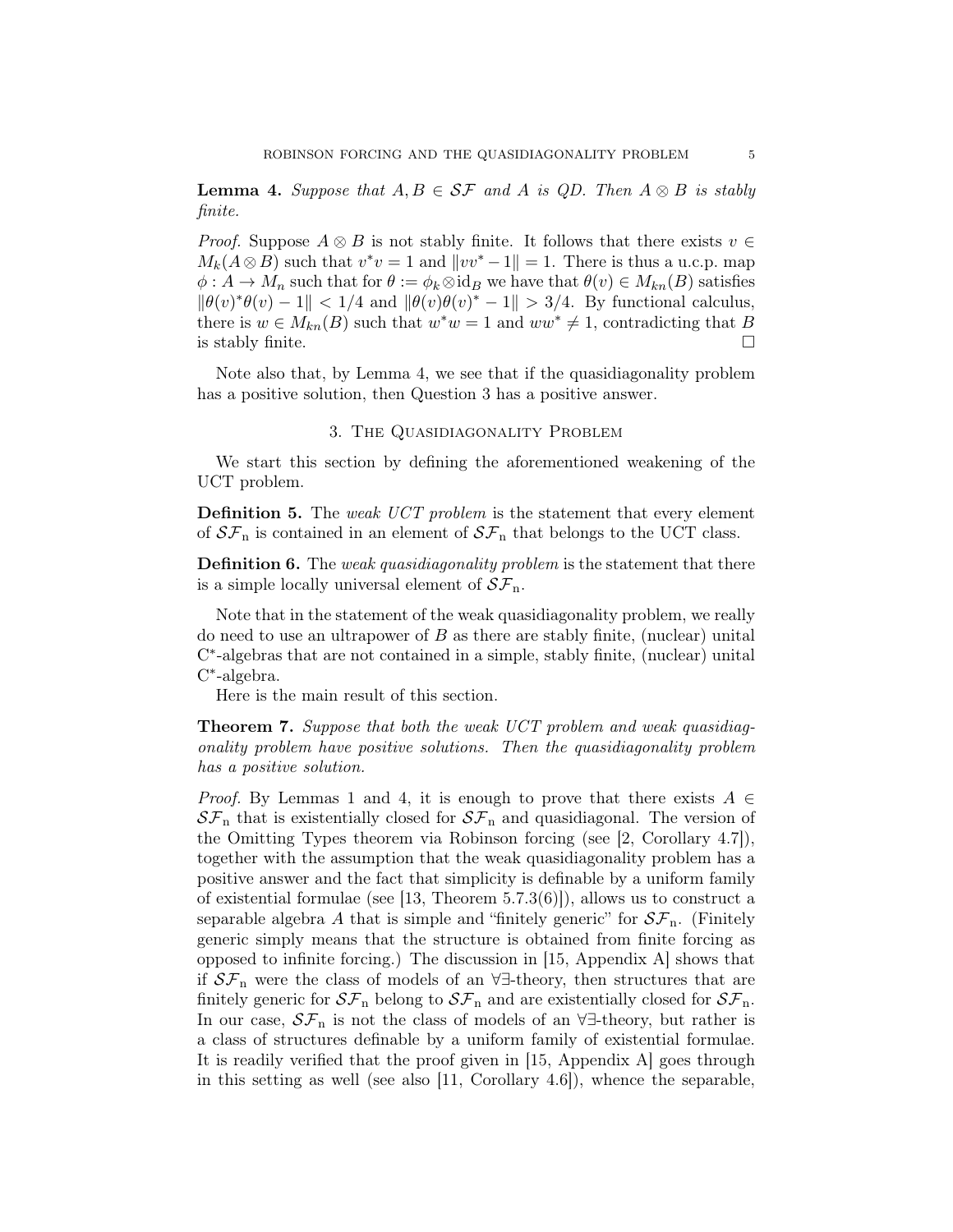simple C<sup>\*</sup>-algebra A constructed belongs to  $S\mathcal{F}_n$  and is existentially closed for  $S\mathcal{F}_n$ . Since we are assuming that the the weak UCT problem has a positive solution, A is a subalgebra of a separable  $B \in \mathcal{SF}_n$  that belongs to the UCT class. Since A is existentially closed for  $\mathcal{SF}_n$ , by [1, Theorem 2.10] (see also [14, Theorem 3.13]), A also belongs to the UCT class. By the main result of [22] referred to in the introduction, A is quasidiagonal.

Remark 8. To run the preceding proof, one does not really need the full strength of the weak quasidiagonality problem for  $S\mathcal{F}_n$ . Indeed, for each integer n, let  $\varphi_n(a, b)$  denote the formula

$$
\varphi_n(a, b) := \inf_{\{x \in A^n \ : \ \| \sum x_j^* x_j \| \le 2\}} \| \sum x_j^* a x_j - b \|.
$$

It is shown in [13, Proposition 5.10.3] that A is simple if and only if, for each  $a, b \in A$ , we have  $\inf_n \varphi_n(a, b) = 0$ . Consequently, to be able to apply the Omitting Types Theorem as in the proof of the previous theorem, one needs to be able to verify the following: for each  $A \in \mathcal{SF}_n$  and each  $a_1, \ldots, a_m \in A$ , one can find  $B \in \mathcal{SF}_n$  satisfying the UCT and  $b_1, \ldots, b_m \in B$  whose operator norm microstates are close to those of  $a_1, \ldots, a_m$  and for which  $\inf_n \varphi_n(b_i, b_j)$ is small for each i, j. (Of course the B and  $b_1, \ldots, b_m$  depend on the level of precision of the microstates and the tolerance for  $\inf_n \varphi_n$ .

**Remark 9.** The situation is simpler if one works in  $S\mathcal{F}_{\text{ns}}$ . Indeed, let A be any element of  $S\mathcal{F}_{\text{ns}}$  that is existentially closed for  $S\mathcal{F}_{\text{ns}}$ . Then a positive solution to the weak UCT problem implies that  $A$  is in the UCT class, whence quasidiagonal. (Note here we only need the weak UCT problem to have a positive solution for simple algebras.) It follows that all elements of  $S\mathcal{F}_{\text{ns}}$ are quasidiagonal. In other words, a positive solution to the weak UCT problem implies what Winter calls  $QDQ_{simple,1}$  in [24]. As Winter points out, it is plausible that  $QDQ_{simple,1}$  could imply a positive solution to the quasidiagonality problem.

We now turn to the local, finitary equivalent of the MF problem First, we recall some terminology from [15]. Recall that for an operator system  $E$ ,  $ex(E) := inf_X d_{cb}(E, X)$ , where X ranges over all matricial operator systems and  $d_{\rm cb}$  is the completely bounded version of the Banach-Mazur distance. (This is not literally the definition given in [15] but is readily seen to be equivalent.)

**Definition 10.** We say that a unital C\*-algebra  $A$  has good nuclear witnesses if, for every finite-dimensional operator system  $F \subset A$ , there is a  $\ast$ -embedding  $ρ := (ρ_n)$ <sup> $\bullet$ </sup> :  $A → B(H)$ <sup>ω</sup> such that  $ex(p_n(F)) → 1$  as  $n → ω$ .

In the context of this paper, it is natural to extend the above definition to the stably finite context. Indeed, if in the notation above each  $F_n$  is isomorphic (as an operator system) to a subsystem of a  $C^*$ -algebra  $Q_n$  that belongs to  $S\mathcal{F}$  (respectively  $S\mathcal{F}_s$ ), then we say that A has good (resp. simple) stably finite nuclear witnesses. Note that if A has good stably finite nuclear witnesses, then A is itself stably finite.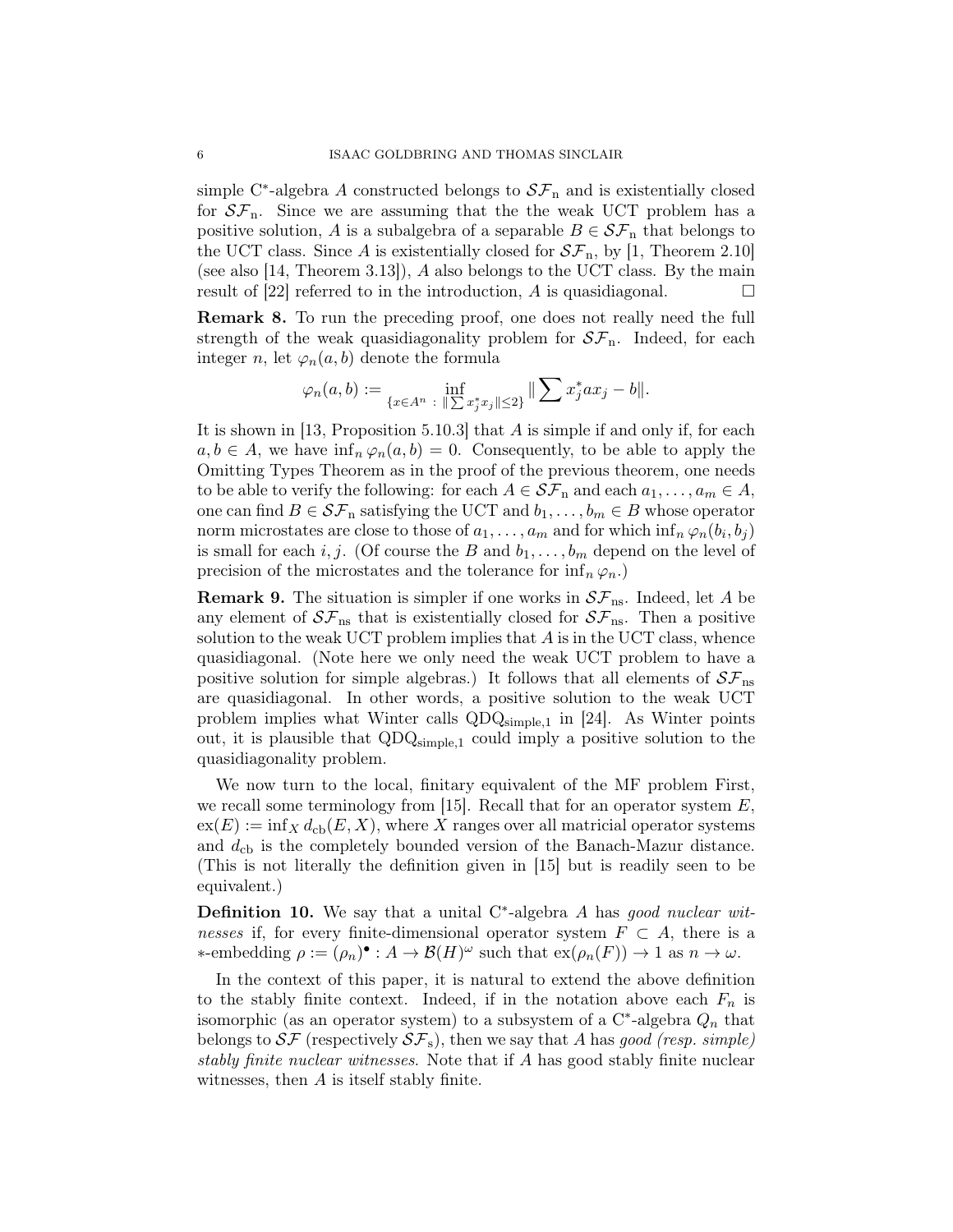Corollary 11. Suppose that the weak UCT problem and weak quasidiagonality problem both have positive solutions. Then the MF problem is equivalent to the statement that every element of  $S\mathcal{F}$  has good stably finite nuclear witnesses.

Proof. As in [15], the forward direction is immediate (and does not use either of the weak problems). Now assume that every element of  $S\mathcal{F}$  has good stably finite nuclear witnesses. Then by Robinson forcing, we can find an existentially closed element A of  $S\mathcal{F}$  that is also nuclear. (See [15, Section 3.2] for more details.) By Theorem 7, we know that A is quasidiagonal. By Lemmas 1 and 4,  $\hat{A}$  is locally universal for  $\mathcal{SF}$ , whence the MF problem has a positive solution.

#### 4. NUCLEAR EXISTENTIALLY CLOSED ELEMENTS OF  $S\mathcal{F}$

In  $[15]$ , it is shown that the only possible  $C^*$ -algebra that is nuclear and existentially closed amongst all C<sup>\*</sup>-algebras is  $\mathcal{O}_2$ . It is natural to wonder whether or not there is a stably finite version of this result. Here is the natural guess:

**Conjecture 12.** If  $A \in \mathcal{SF}$  is existentially closed for  $\mathcal{SF}$  and nuclear, then  $A \cong \mathcal{Q}$ .

In this section, we make some progress towards settling the previous conjecture. We begin by enumerating a list of general properties that hold of a unital  $C^*$ -algebra that admits an existential (unital) embedding into a  $II_1$ factor. Before doing so, we pause to recall a few standard definitions and results.

**Definition 13.** A *quasitrace* (really, a 2-*quasitrace*) on a C<sup>\*</sup>-algebra A is a function  $\tau : A \to \mathbb{C}$  which satisfies:

- (1)  $\tau(xx^*) = \tau(x^*x) \geq 0$  for all  $x \in A$ ;
- (2)  $\tau(a+ib) = \tau(a) + \tau(b)i$  for all self-adjoint  $a, b \in A$ ;
- (3)  $\tau(ab) = \tau(ba)$  for all self-adjoint and commuting  $a, b \in A$ ;
- (4) there is a function  $\tau_2 : M_2(A) \to \mathbb{C}$  satisfying (1)-(3) above such that  $\tau(x) = \tau_2(x \otimes e_{11})$  for all  $x \in A$ .

By [4, Proposition II.4.1] any quasitrace  $\tau$  on A extends to a quasitrace  $\tau_n$  on  $M_n(A)$  for all  $n \in \mathbb{N}$ . For a positive element  $a \in M_k(A)$  and a quasitrace  $\tau$ define the dimension function by  $d_{\tau}(a) := \lim_{n \to \infty} \tau_k(a^{1/n})$ . The C<sup>\*</sup>-algebra A is then said to have *strict comparison* if for all positive  $a, b \in M_k(A)$  such that  $d_{\tau}(a) < d_{\tau}(b)$  for all quasitraces  $\tau$  on A there is a sequence  $r_n \in M_k(A)$ such that  $||r_n^*br_n - a|| \to 0$ . The reader may consult [19] for instance for the history and context of comparison properties in the classification of stably finite nuclear C<sup>∗</sup> -algebras.

We are now ready to state and prove the main proposition of this section. As we will remark, some statements are known to hold by alternate means.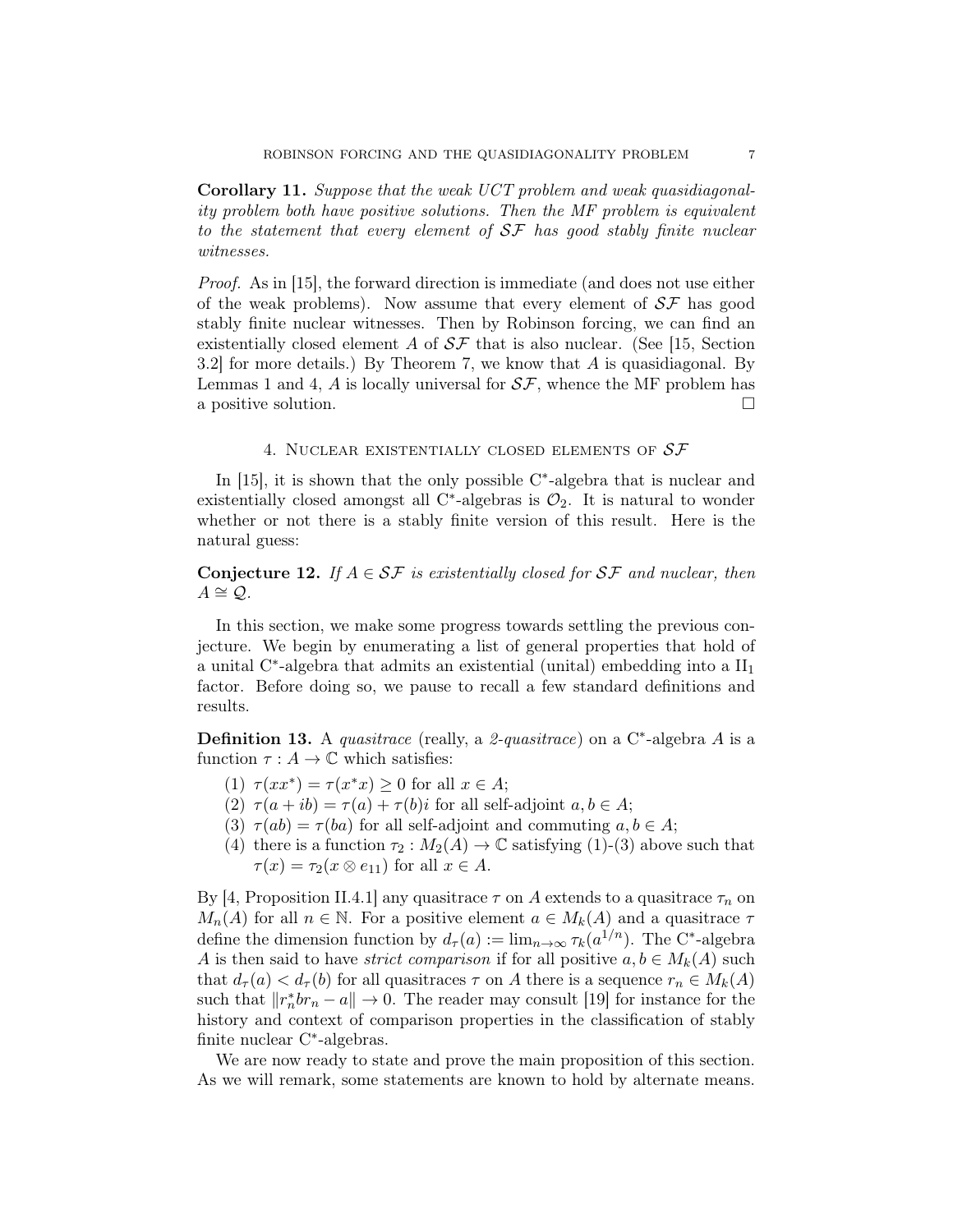However, we wish to illustrate how through the use of an existential embedding into a von Neumann algebra, one can simply and directly transfer von Neumann algebraic comparison theory to the embedded C<sup>\*</sup>-algebra, thereby avoiding many of the difficulties one confronts in working with comparison theory at the level of C<sup>∗</sup> -algebras. In the future, one could hope that model theoretic techniques could be used to "regularize" a stably finite C<sup>∗</sup> -algebra by embedding it into a suitably "nice" C<sup>∗</sup> -algebra with much better comparison properties.

**Proposition 14.** Suppose that A is a separable, unital  $C^*$ -algebra that admits an (positive) existential unital embedding into a  $II_1$  factor  $M$ . Then:

- (1) A is simple, monotracial, and the unique trace is definable;
- (2) there is a simple, monotracial AF-algebra B such that  $K_*(A) \cong$  $K_*(B)$ .
- (3) for any two projections  $p, q \in A$  either  $p \preceq q$  or  $q \preceq p$  (" $\preceq$ " denotes Murray-von Neumann subequivalence);
- (4) A has unique quasitrace;
- (5) A has strict comparison.

*Proof.* As in [15, Proposition 2.5], we have that A has the uniform Dixmier property in the parlance of [13, section 7.2], whence it is simple and definably monotracial by  $[13, \text{ Lemma } 7.2.2],$  proving  $(1).$  In fact, the analysis given in [13] shows that the trace is existentially definable and the embedding of A into M is existential in the language of *tracial*  $C^*$ -algebras, that is, the language of C<sup>\*</sup>-algebras enlarged with a predicate symbol naming the trace. Now since the embedding of  $A$  in  $M$  is existential, the induced map on Ktheory is injective. (See, for instance, [15, section 2.3] or [1, Theorems 2.8 and 4.19. In particular,  $K_1(A) = 0$ . Since the embedding of A into M is also existential in the language of tracial C\*-algebras, the induced injection  $K_0(A) \to K_0(M) = \mathbb{R}$  is an embedding of scaled ordered groups. Moreover, once again using existentiality in the language of tracial C ∗ -algebras, we see that the image of the embedding is dense in R. It follows from the Effros-Handelman-Shen Theorem [9] (more precisely, the version stated in [3, Theorem 7.4.3]) that  $K_0(A) \cong K_0(B)$  as scaled ordered groups for some simple, unital monotracial AF algebra  $B$ , proving  $(2)$ .

For (3), fix projections  $p, q \in A$ . Without loss of generality, we may assume that  $p \preceq q$  in M; we show that  $p \preceq q$  in A. Let  $\phi(x, y)$  be the formula  $\inf_z \max(||x-z^*z||, ||y-zz^*||)$ . Since  $p \leq q$  in M and A is existentially closed in  $M$ , we have

$$
(\inf_{p'} \max(||p'q - p'||, \phi(p', p)))^A = 0.
$$

In the above formula, the infimum ranges over projections. Fix  $\epsilon > 0$  sufficiently small and let  $\delta = \Delta_{\phi}(\epsilon)$ , where  $\Delta_{\phi}$  is the modulus of uniform continuity for  $\phi$ . Let  $\eta > 0$  be sufficiently small and take a projection  $p' \in A$ such that  $\max(\Vert p'q - p' \Vert, \phi(p', p)) < \eta$ . Then if  $\eta$  is sufficiently small, there is a projection  $p'' \in A$  with  $p'' \leq q$  and  $||p'' - p'|| < \delta$ , whence  $\phi(p'', p) < \epsilon$ ;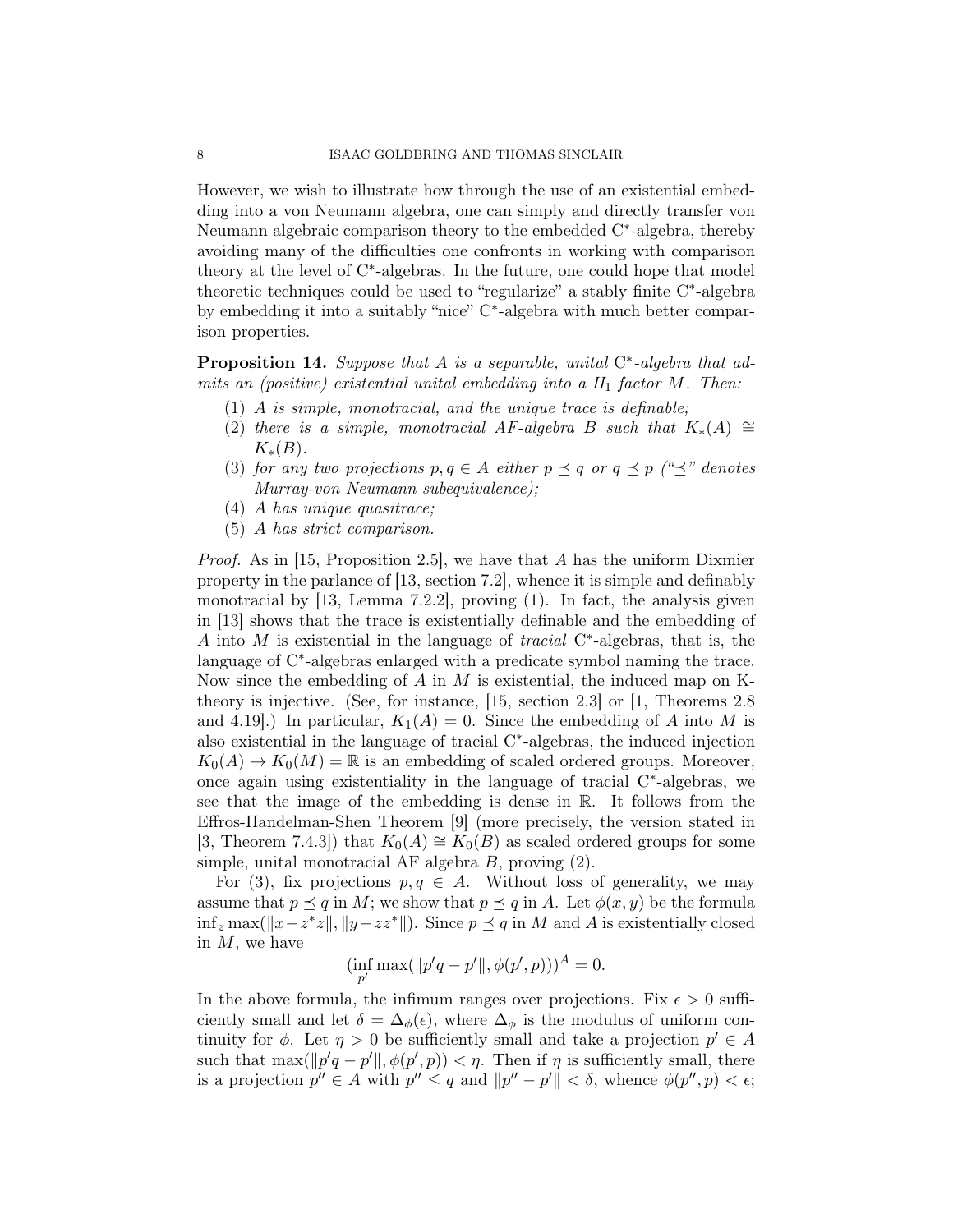if  $\epsilon > 0$  was chosen sufficiently small, then we have that  $p''$  is Murray-von Neumann equivalent to p, witnessing that  $p \preceq q$ .

By part  $(3)$  and the density of the trace values on projections in A, the standard argument for showing that the trace is the unique dimension function on the projection lattice of M applies, and we know that  $\phi(p) = \tau(p)$ for any projection  $p \in A$  and any quasitrace  $\phi$  on A. Since quasitraces are norm continuous and are almost linear on almost commuting elements of A by [4] and any self-adjoint contraction in M may be  $1/n$ -norm approximated by a linear combination of  $2n$  orthogonal projections in  $M$ , the conclusion of (4) follows.

For (5), let  $a, b \in M_n(A)_+$  be contractions; by part (4), we only need to show that if the support projection of a is subequivalent to the support projection of b, then there exists a sequence  $r_n \in A$  such that  $||r_n^* b r_n - a|| \le$  $1/n$  for all n. We can easily find such a sequence in M (even with  $||r_n|| \leq n$ ), so we are done by existentiality.

### Remarks 15.

- (1) The proof of statement (3) boils down to the quite useful fact that Murray-von Neumann equivalence is existential and weakly stable in the language of C<sup>∗</sup> -algebras.
- (2) By the main result of [17], statement (4) is immediately implied by statement  $(1)$  in the case that A is exact.
- (3) In [13, Theorem 8.2.1], it is shown that strict comparison is ∀∃ axiomatizable, yielding a different proof of item (5) in the previous proposition.

**Corollary 16.** Suppose that  $A \in \mathcal{SF}_{\text{ns}}$  is in the UCT class and existentially closed for SF. Then A is AF.

*Proof.* We have that  $A$  is separable, simple, and nuclear, whence  $A$  admits a faithful trace by [17]. It follows that the von Neumann algebraic closure of A with respect to the trace is semidiscrete, whence is hyperfinite by Connes' classification of injective factors [8]. Thus we have a unital embedding of A into  $\mathcal R$  (the hyperfinite II<sub>1</sub> factor), which is moreover existential since A is existentially closed for  $S\mathcal{F}$ . Let B be the simple, monotracial AF algebra given by the previous proposition. By  $[22,$  Corollary D, we can conclude that  $A \cong B$  since we know that A is also of finite nuclear dimension, which follows from item (5) in Proposition 14 and the resolution of the Toms-Winter conjecture in the monotracial case [21].  $\Box$ 

**Remark 17.** By [22, Corollary 6.5], if  $A \in \mathcal{SF}_{\text{ns}}$  is monotracial and UCT, then A embeds into a simple, monotracial AF algebra. Since being AF is definable by a uniform family of existential formulae [7, Theorem 2], an existential substructure of an AF algebra is AF again, whence we obtain a different proof of Corollary 16. However, we prefer the above proof as it follows from the main result of [22] in a more elementary fashion.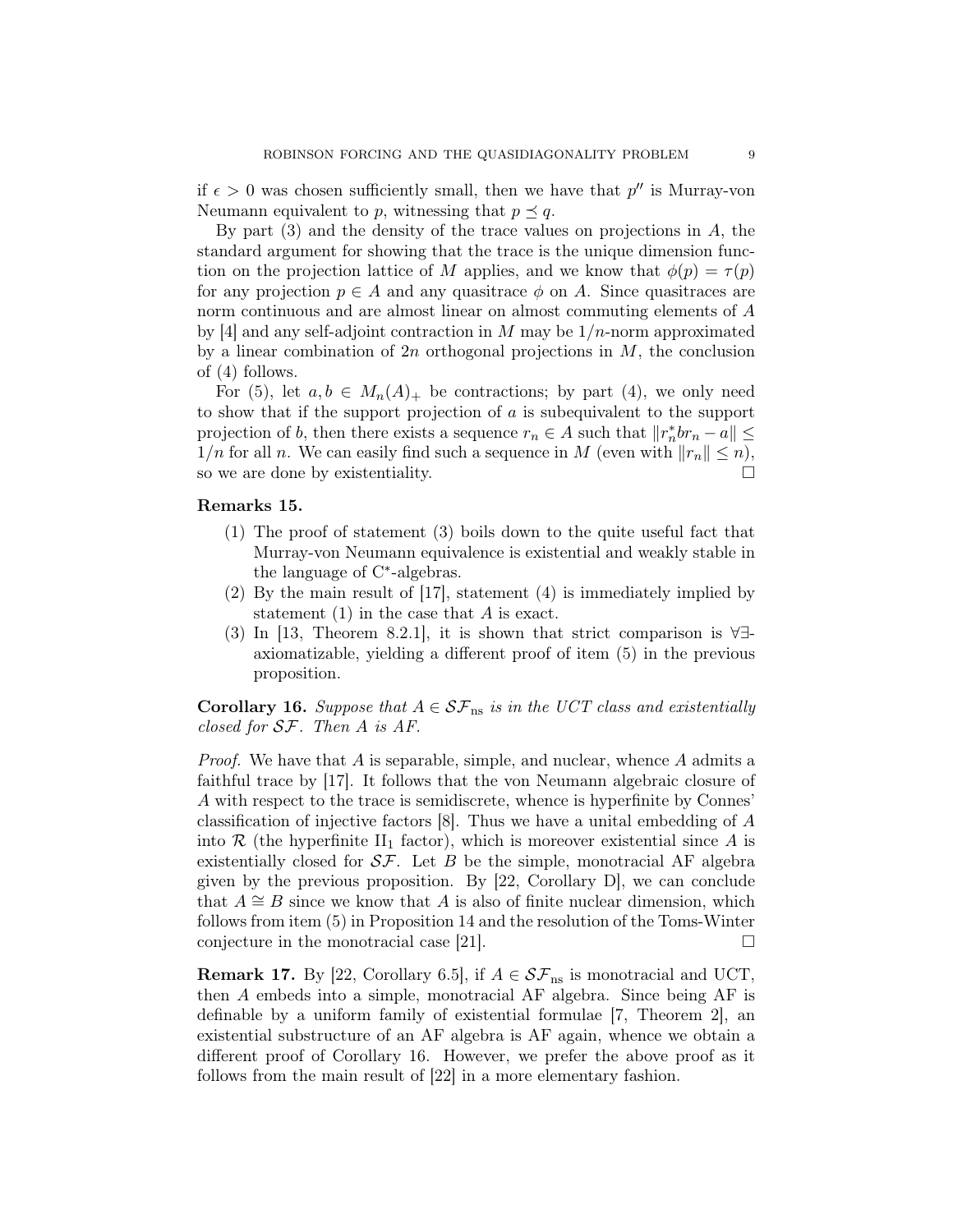Question 18. Is there a proof of Corollary 16 that avoids the use of the ideas in [22]?

Remark 19. A positive solution to the previous question could lead to an alternate approach to (the nontrivial direction of) Corollary 11 that is more elementary in nature. Indeed, from good stably finite nuclear witnesses, we know that there is  $A \in \mathcal{SF}$  that is existentially closed for  $\mathcal{SF}$  and nuclear. If Question 3 has a positive answer, then by Lemma 1, A is locally universal for  $S\mathcal{F}$ . By a positive solution to the weak QD problem, it follows that there is  $C \in \mathcal{SF}_{\text{ns}}$  such that is locally universal for  $\mathcal{SF}$ . One can now apply Robinson forcing again to conclude that there is  $D \in \mathcal{SF}$  that is existentially closed for  $S\mathcal{F}$  that is also *simple* and nuclear. By a positive solution to the weak UCT problem,  $D$  is also UCT, whence  $D$  is AF by Corollary 16. By Lemma 2,  $D$ is locally universal for  $S\mathcal{F}$ , whence the MF problem has a positive solution.

In [15], it is shown that  $\mathcal{O}_2$  is the only possible existentially closed  $C^*$ algebra that is a tensor square. We can (assuming weak UCT) establish the stably finite version of this statement:

Corollary 20. Assume that the weak UCT problem has a positive solution. Suppose that A is existentially closed for  $S\mathcal{F}$  and that there is a  $C^*$ -algebra B such that  $A \cong B \otimes B$ . Then  $A \cong \mathcal{Q}$  (whence the MF problem has a positive solution). If, in addition, B itself is also existentially closed for  $S\mathcal{F}$ , then  $B \cong \mathcal{Q}$ .

*Proof.* Let  $\alpha : A \rightarrow A$  denote the flip automorphism, namely  $\alpha(a \otimes b) =$  $b \otimes a$  for all  $a, b \in B$ . Note that the associated crossed product C<sup>\*</sup>-algebra,  $A \rtimes_{\alpha} \mathbb{Z}_2$ , is again stably finite as it can be realized as a subalgebra of  $M_2(A)$ . Since A is existentially closed for  $S\mathcal{F}$ , it follows that  $\alpha$  is approximately inner (see  $[12, Section 3]$ ), whence B has approximately inner flip.

At this point, there are a couple of (more or less equivalent) ways to conclude that  $A \cong \mathcal{Q}$ . One way is to note that  $A \cong B \otimes B$  also has approximately inner flip (see  $[10]$ ), so is simple and nuclear (again, see  $[10]$ ). By the weak UCT, Corollary 16 implies that A is AF. In [10], it is shown that an AF algebra with approximately inner flip is UHF. Since  $A$  is existentially closed amongst the UHF algebras, we must have  $A \cong \mathcal{Q}$ .

Alternatively, by [23, Proposition 1.9(ii)], we have that  $B^{\otimes \infty}$  (the tensor product of B with itself countably many times) is strongly self-absorbing (see [23] for the definition). However, in [1, Theorem 2.9(6)], it is shown that if D is strongly self-absorbing, then any algebra existentially closed in D must be isomorphic to D. Since  $A \cong B \otimes B$  is existentially closed in  $B^{\otimes \infty}$ , we can conclude that  $A \cong B^{\otimes \infty}$ . By the positive solution to the weak UCT problem, A satisfies UCT, whence  $A \subseteq Q$  as [22] implies that all strongly self-absoring  $C^*$ -algebras satisfying the UCT embed in  $Q$ . Finally, since A is existentially closed in  $\mathcal{Q}$ , we can conclude that  $A \cong \mathcal{Q}$ .

If B is existentially closed for  $S\mathcal{F}$ , then since  $B \subseteq A \cong \mathcal{Q}$ , we can conclude that  $B \cong \mathcal{Q}$ .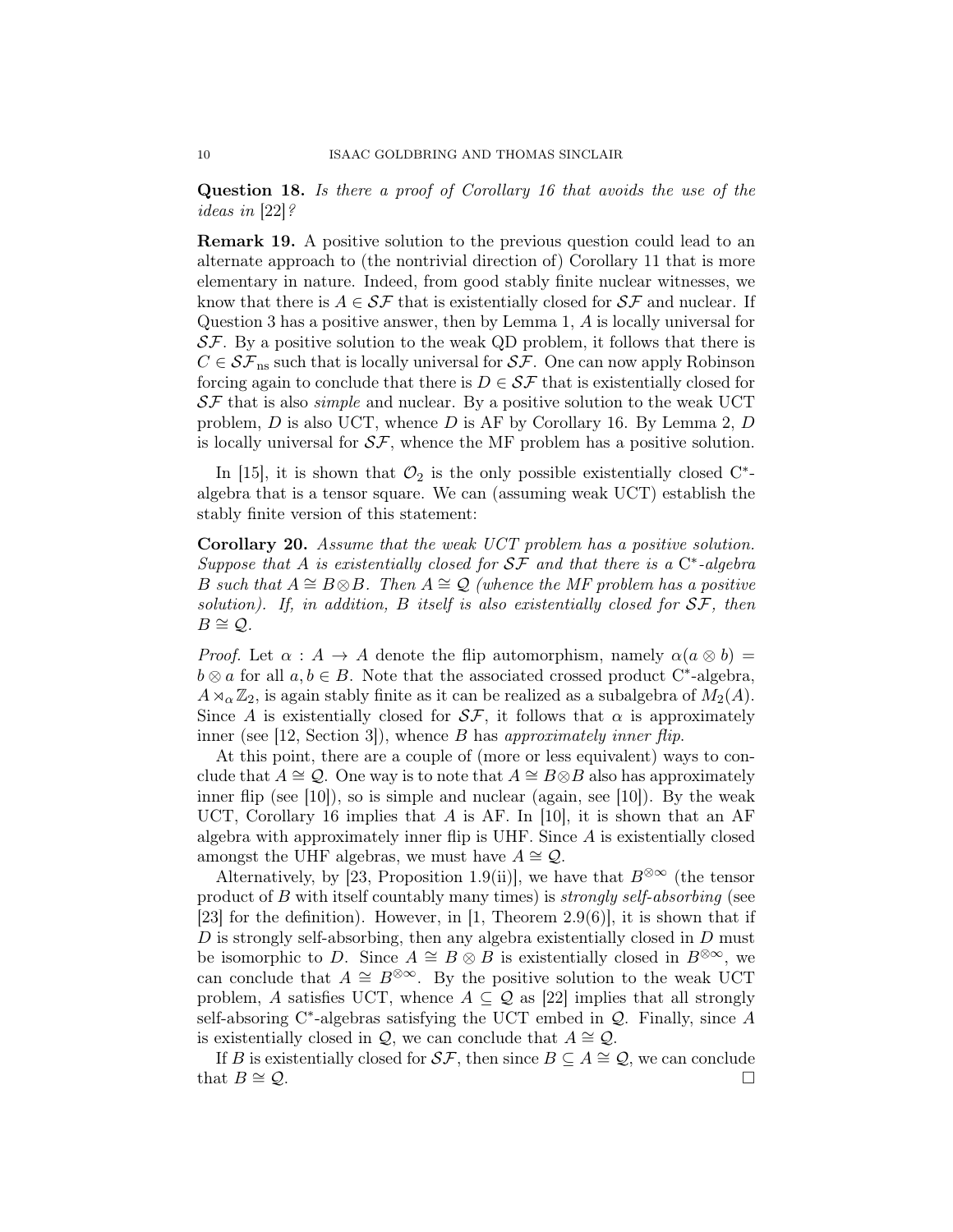**Remark 21.** The use of  $[1,$  Theorem 2.9 $(6)$ ] in the proof above allows us the opportunity to present a model-theoretic proof of that result. Indeed, suppose that  $D$  is strongly self-absorbing and  $E$  is existentially closed in  $D$ . Fix an embedding  $D \to E^{\omega}$  that restricts to the diagonal embedding on E. By considering the chain

$$
E \subseteq D \to E^{\omega} \subseteq D^{\omega} \to (E^{\omega})^{\omega} \cdots
$$

and using the fact that the maps between the successive ultrapowers of  $E$  are elementary (being ultrapowers of the diagonal map) and the maps between the successive ultrapowers of D are elementary (as the initial map  $D \rightarrow$  $D^{\omega}$  is elementary as D is strongly self-absoring), we see that D and E are elementarily equivalent. It follows that the map  $D \to E^{\omega}$  is elementary (again, since  $D$  is strongly self-absorbing), whence  $E$  is actually elementary in  $D$ . Since  $D$  is strongly self-absorbing, it is the prime model of its theory, whence so is E. By uniquess of prime models, we see that  $D \cong E$ .

We point out that this result gives a new proof of the aforementioned result of the authors that any separable, nuclear C<sup>∗</sup> -algebra, existentially closed amongst all C<sup>\*</sup>-algebras, is \*-isomorphic to  $\mathcal{O}_2$ . This proof has the advantage of only relying on the Kirchberg-Phillips embedding theorem, which states separable nuclear C<sup>\*</sup>-algebra embeds in  $\mathcal{O}_2$ , rather than the more difficult " $A \otimes \mathcal{O}_2$ " theorem of Kirchberg (as well as the axiomatizability of simple, purely infinite algebras).

We conclude this section by making a remark on the  $AF-embeddability$ problem, which asks whether every element of  $S\mathcal{F}_n$  embeds into an AF algebra. (See, for example, [6, Section 8.5].) By Corollary 16, we immediately have:

**Corollary 22.** Suppose that B is an element of  $SF_n$  that embeds into an element of  $S\mathcal{F}_{\text{ns}}$  that is in the UCT class and that is existentially closed for SF. Then B is AF-embeddable.

By relativizing the above concepts to a fixed element B of  $\mathcal{SF}_n$  and using the preceding corollary, we can derive a sufficient local, finitary criteria for the AF-embeddability problem (for simple algebras). If A is an element of  $S\mathcal{F}$  that contains B, we say that A has good simple stably finite nuclear *witnesses over B* if the algebras  $Q_n$  are simple, contain B, and the embedding  $\rho: B \to \prod_{\omega} Q_n$  restricts to the diagonal embedding on A.

Corollary 23. Assume that the weak UCT problem has a positive solution. Suppose that  $B \in \mathcal{SF}$  is such that every element of  $\mathcal{SF}$  containing B has good simple stably finite nuclear witnesses over B. Then B is AF-embeddable.

Proof. The hypotheses allow us to run the model-theoretic forcing machinery in the language expanded by constants to name elements of B. The result is a unital C<sup>\*</sup>-algebra C that is existentially closed for the elements of  $S\mathcal{F}$  that contain  $B$  that is also simple and nuclear. In particular,  $C$  is existentially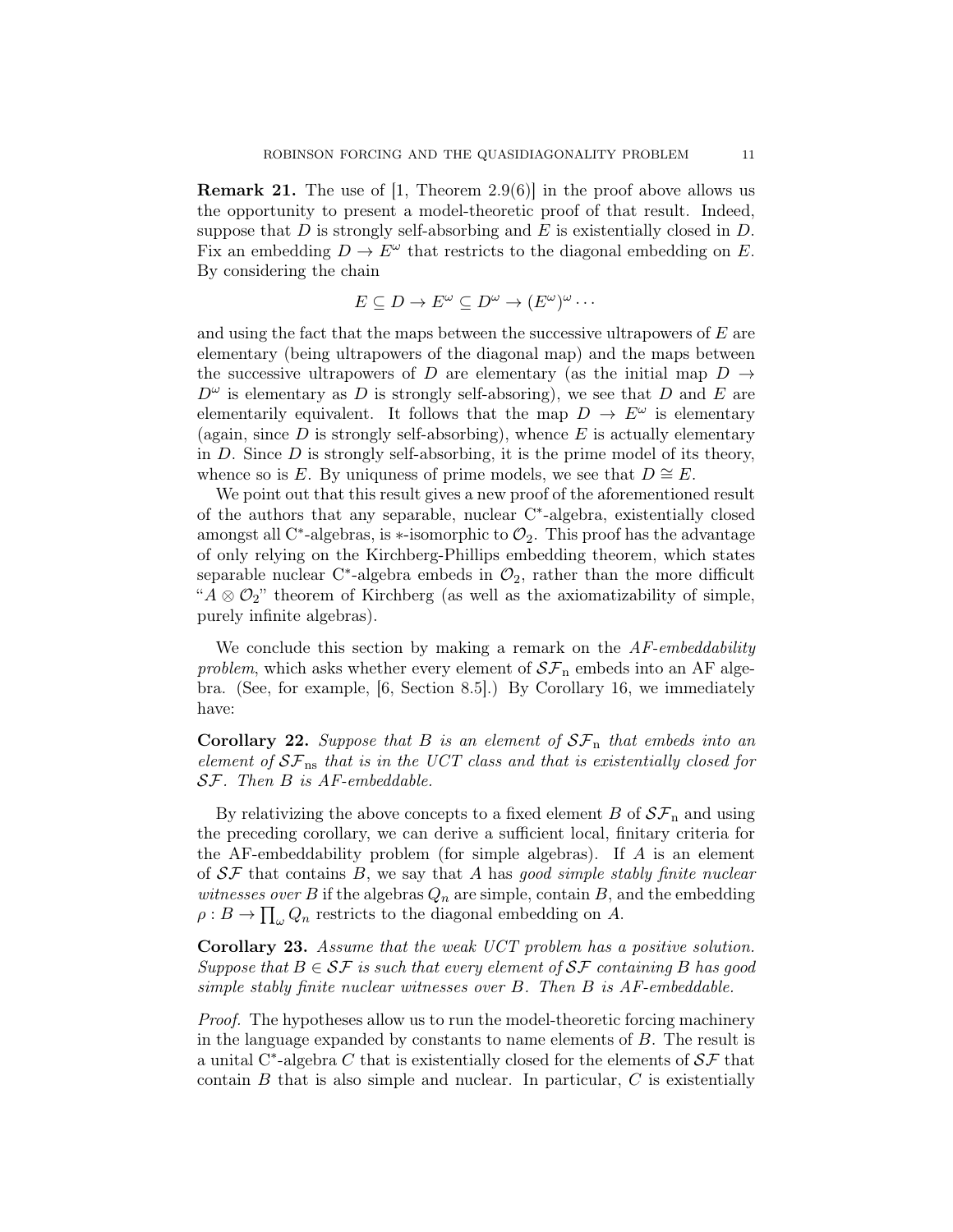closed for  $S\mathcal{F}$ . By the positive solution of the weak UCT problem for  $S\mathcal{F}$ , C is also UCT. It follows that C is AF.

# 5. Traces on stably finite C ∗ -algebras

In this section, we show that a positive solution to the trace problem follows from every stably finite C<sup>\*</sup>-algebra admitting good stably finite nuclear witnesses without needing any weak UCT or weak QD assumptions. The following result is the key technical modification of Haagerup's work that we will need to accomplish this.

**Proposition 24.** Suppose that A and B are separable, unital, simple  $C^*$ algebras, A has good stably finite nuclear witnesses, B is exact, and  $\rho =$  $(\rho_n)^{\bullet}: B \to \prod^{\omega} M_n$  is a \*-embedding of B into a tracial ultraproduct of matrix algebras. Then  $A \otimes B$  is stably finite.

*Proof.* Fix an operator subsystem  $F$  of  $\tilde{A}$  spanned by finitely many unitaries. Let  $F_k \subset Q_k$  be a sequence of pairs of operator systems and stably finite  $C^*$ -algebras as guaranteed by good stably finite nuclear witnesses for  $F \subset A$ such that  $ex(F_k) \leq 1 + 1/k$ . For each k, we have a finite AW<sup>\*</sup>-algebra  $N_k := \prod^{\omega} (Q_k \otimes M_n)$ , where the ultraproduct is taken with respect to the quasitrace ideal; see [17, Proposition 4.2 and Lemma 5.6]. It follows from [20] that  $\tilde{\rho}_k : F_k \otimes B \to N_k$  satisfies  $\|\tilde{\rho}_k\|_{cb} \leq 1 + 1/k$ . By the exactness of  $B, \theta : F \otimes B \to \prod_{\omega} (F_k \otimes B)$  is a cb-isometry [20, Theorem 17.7]. We now easily see that  $\rho := (\tilde{\rho}_k)^{\bullet} \circ \theta : F \otimes B \to \prod_{\omega} N_k$  is a u.c.p. map which maps unitaries to unitaries. By considering larger finite sets of unitaries there is a u.c.p. map  $\rho' : F' \otimes B \to \prod_{\omega'} N_k$  which maps unitaries to unitaries where  $F' \otimes B$  is an operator system which generates  $A \otimes B$  as C<sup>\*</sup>-algebra. Pisier's linearization trick [20, Proposition 13.6] states that we can extend any such u.c.p. map  $\rho'$  to a ∗-homomorphism  $A \otimes B \to \prod_{\omega'} N_k$ . Since  $A \otimes B$ is simple, the aforementioned ∗-homomorphism is injective, whence we have the desired conclusion since  $\prod_{\omega'} N_k$  is stably finite.

We need the following fact, which is [17, Theorem 2.4]:

Fact 25. For an arbitrary unital  $C^*$ -algebra A, A has a trace if and only if  $A \otimes C_r^*(\mathbb{F}_{\infty})$  is stably finite.

The following follows immediately from the Proposition 24 and Fact 25.

Corollary 26. If A is unital, simple, and has good stably finite nuclear witnesses, then A has a trace.

Corollary 27. If every stably finite C<sup>\*</sup>-algebra has good stably finite nuclear witnesses, then every stably finite C<sup>\*</sup>-algebra has a trace.

Remark 28. If Question 2 has a positive answer, then there is a shorter model-theoretic proof of the previous corollary. Indeed, by the assumption that every stably finite C<sup>\*</sup>-algebra has good stably finite nuclear witnesses together with the fact that  $S\mathcal{F}$  has the joint embedding property, we have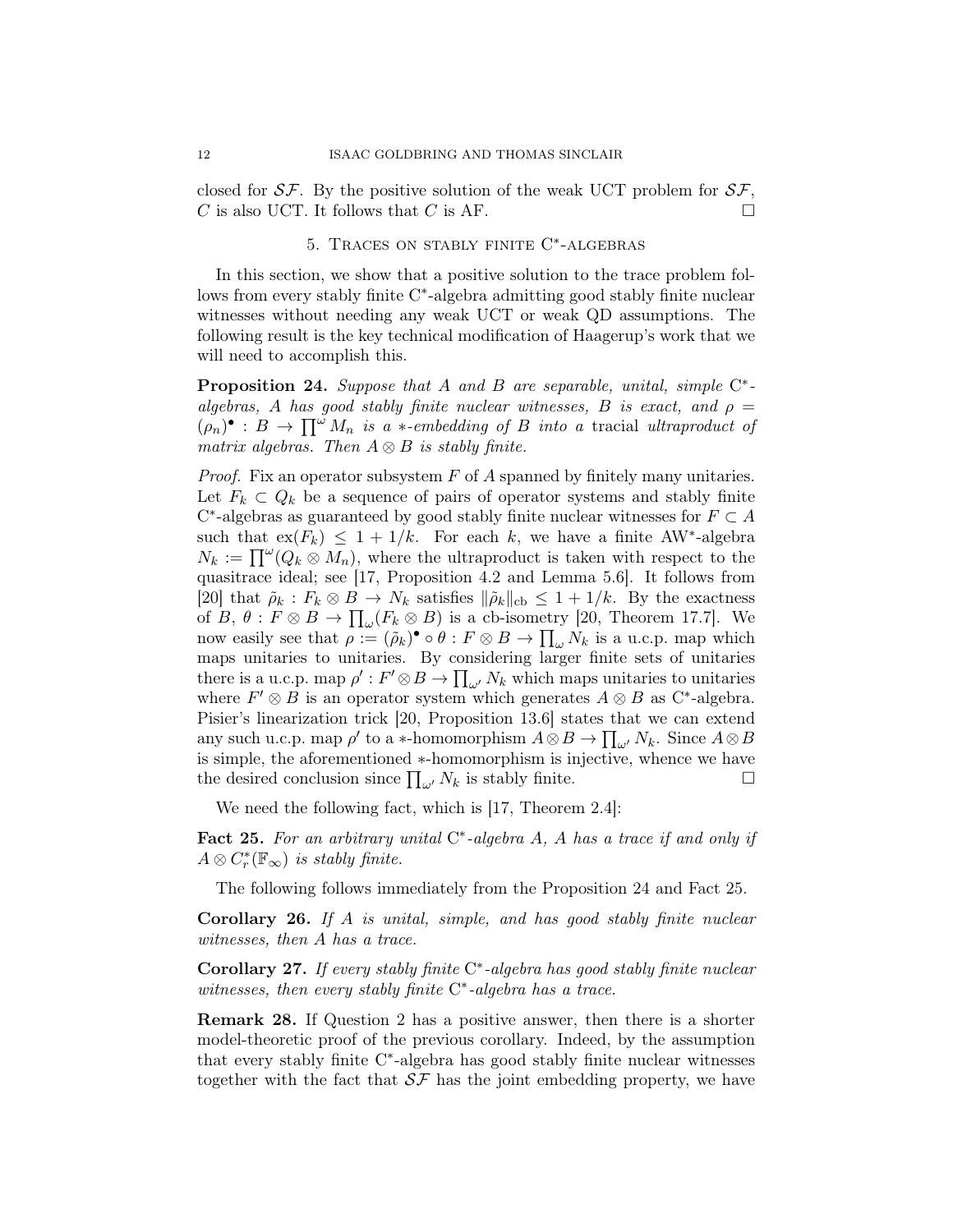that there is a nuclear, stably finite  $C^*$ -algebra  $A$  that is locally universal for  $S\mathcal{F}$ . By the main result of [17], A has a trace. It follows that  $A^{\omega}$  has a trace, whence so does every stably finite C<sup>\*</sup>-algebra, being a subalgebra of  $A^{\omega}$ .

First, recall the definition of a quasitrace from Definition 13 above. It follows from [18, 4] that all stably finite C<sup>\*</sup>-algebras admit a quasitrace. A famous question of Kaplansky asks whether or not every quasitrace on a stably finite C<sup>\*</sup>-algebra is linear, that is, is actually a trace. By [4, section II], this question reduces to the question of whether every  $AW^*$  II<sub>1</sub>-factor is a  $II_1$ -factor. It follows that a positive answer to the Kaplansky question implies that all stably finite C<sup>\*</sup>-algebras admit a trace. The main result of [17] is that every quasitrace on an exact  $C^*$ -algebra is a trace.

Let  $\mathcal{SF}_{\tau}$  denote the universally axiomatizable class of structures  $(A, \tau)$ , where  $A \in \mathcal{SF}$  and  $\tau$  is a quasitrace on A. Given  $(A, \tau) \in \mathcal{SF}$ , we say that  $(A, \tau)$  has good quasitracial stably finite nuclear witnesses if, in the definition of good stably finite nuclear witnesses, the stably finite algebras  $Q_n$  can be equipped with quasitraces  $\tau_n$  such that  $\rho|_{C^*(F)}: C^*(F) \to \prod_{\omega} Q_n$ is quasitrace-preserving. By further applying the reasoning of [17, Lemma 5.10 and Theorem 5.11] we obtain:

**Corollary 29.** If A is unital and simple,  $\tau$  is an extremal quasitrace on A, and  $(A, \tau)$  admits good quasitracial stably finite nuclear witnesses, then  $\tau$  is a trace.

Corollary 30. If every element of  $S\mathcal{F}_{\tau}$  has good quasitracial stably finite nuclear witnesses, then every quasitrace on a stably finite  $C^*$ -algebra is a trace.

We now show that quasitraces can be put into a model-theoretic framework. In order to do this, we first recall that every quasitrace on a unital work. In order to do this, we first recall that every quasitrace on a unital  $C^*$ -algebra is Lipshitz continuous with Lipshitz constant  $\sqrt{2}$  by [4, Corollary II.2.5(iii)]. Thus, we may consider the language of unital  $C^*$ -algebras augmented by a new predicate symbol  $\tau$  whose modulus of uniform continuity mented by a new<br>is  $\Delta_{\tau}(\epsilon) = \epsilon/\sqrt{2}$ .

**Proposition 31.** The class of structures  $(A, \tau)$ , where A is a unital  $C^*$ algebra and  $\tau$  is a quasitrace on A, is universally axiomatizable.

*Proof.* Items  $(1)$  and  $(2)$  in the definition of quasitrace are easily seen to be universally axiomatizable. In order to axiomatize item (3), we use an "approximate-near" version of (3). Indeed, it is shown in [4, Corollary II.2.6] that for any quasitrace  $\tau$  on a C<sup>\*</sup>-algebra A and for any  $\epsilon > 0$ , there is a  $\delta > 0$  such that for all self-adjoint  $a, b \in A$  with  $||ab - ba|| < \delta$ , one has  $|\tau(a + b) - \tau(a) - \tau(b)| < \epsilon$ . This result is proven by using an ultrapower construction for dimension functions. However, the same arguments apply to yield an ultraproduct construction for dimension functions, whence the proof of [4, Corollary II.2.6] can be adapted to show that the choice of  $\delta$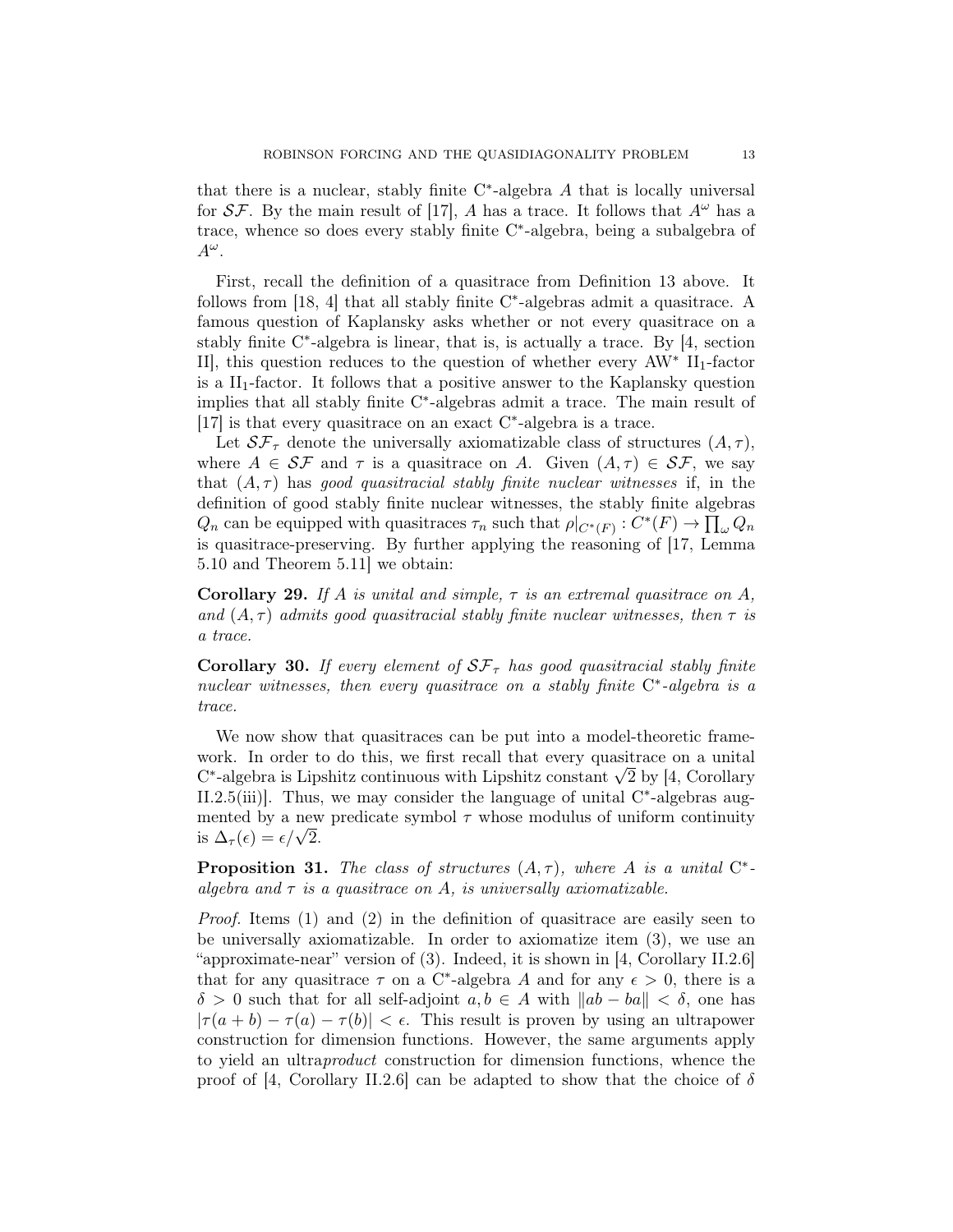depends only on  $\epsilon$  and not on the structure  $(A, \tau)$ . Consequently, axiom (3) in the definition of quasitrace can be expressed by

$$
\sup_{y \in A_{\text{sa}}} \min (\delta - ||xy - yx||, |\tau(x + y) - \tau(x) - \tau(y)| - \epsilon) = 0,
$$

where  $r \div s := \max(r - s, 0)$ .

 $\overline{x}$ 

Finally, item (4) of the definition of quasitrace can be axiomatized using the quantifier-free definability of  $M_2(A)$  in  $A^{eq}$ ; see [13, Lemma 4.2.3].  $\Box$ 

## **Question 32.** Does the class  $SF_\tau$  have the joint embedding property?

Once again, if the previous question has a positive answer, then there is a shorter, model-theoretic proof of Corollary 30. Indeed, the assumption of good quasitracial stably finite nuclear witnesses allows us to find  $(A, \tau) \in$  $S\mathcal{F}_{\tau}$  that is existentially closed for  $S\mathcal{F}_{\tau}$  and with A nuclear. By the main result of [17],  $\tau$  is a trace. Since every element of  $S\mathcal{F}_{\tau}$  embeds into the ultrapower of A in a quasitrace-preserving way, the desired result follows.

#### **REFERENCES**

- [1] S. Barlak and G. Szabo, Sequentially split \*-homomorphisms between C<sup>\*</sup>-algebras, arXiv 1510.04555
- [2] I. Ben Yaacov and J. Iovino, Model-theoretic forcing in analysis, Annals of Pure and Applied Logic 158 (2009), 163-174.
- [3] B. Blackadar, K-Theory for Operator Algebras, MSRI Publications 5, Cambridge UP, Cambridge, 1998.
- [4] B. Blackadar and D. Handelman, *Dimension functions and traces on C<sup>∗</sup>-algebras*, J. Funct. Anal. 45 (1982), 297-340.
- [5] B. Blackadar and E. Kirchberg, Generalized inductive limits of finite dimensional C ∗ -algebras, Math. Annalen 307 (1997), 343-380.
- [6] N.P. Brown and N. Ozawa, C\*-Algebras and Finite-Dimensional Approximations, Grad. Studies in Math. 88, AMS, Providence, RI, 2008.
- [7] K. Carlson, E. Cheung, I. Farah, A. Gerhardt-Bourke, B. Hart, L. Mezuman, N. Sequeira, and A. Sherman, Omitting types and AF algebras, Archive for Mathematical Logic 53 (2014), 157-169.
- [8] A. Connes, Classification of injective factors. Cases  $II_1$ ,  $II_\infty$ ,  $III_\lambda$ ,  $\lambda \neq 1$ ., Ann. of Math. (2) 104 (1976), 73-115.
- [9] E.G. Effros, D.E. Handelman, and C.L. Shen, Dimension groups and their affine representations, Amer. J. Math. 102 (1980), 385-407.
- [10] E.G. Effros and J. Rosenberg, C\*-algebras with approximately inner flip, Pac. J. Math. 77 (1978), 417-443.
- [11] I. Farah and M. Magidor, Omitting types in logic of metric structures, arXiv:1411.2987.
- [12] I. Farah, I. Goldbring, and B. Hart, *Existentially closed II*<sub>1</sub> factors, Fundamenta Mathematicae, Volume 233 (2016), 173-196.
- [13] I. Farah, B. Hart, M. Lupini, L. Robert, A.P. Tikuisis, A. Vignati, and W. Winter, Model theory of nuclear C<sup>∗</sup>-algebras, arXiv 1602.08072.
- [14] E. Gardella, Crossed products by compact group actions with the Rokhlin property, J. Noncommutative Geometry, to appear.
- [15] I. Goldbring and T. Sinclair, On Kirchberg's embedding problem, J. Funct. Anal., 269 (2015), 155-198.